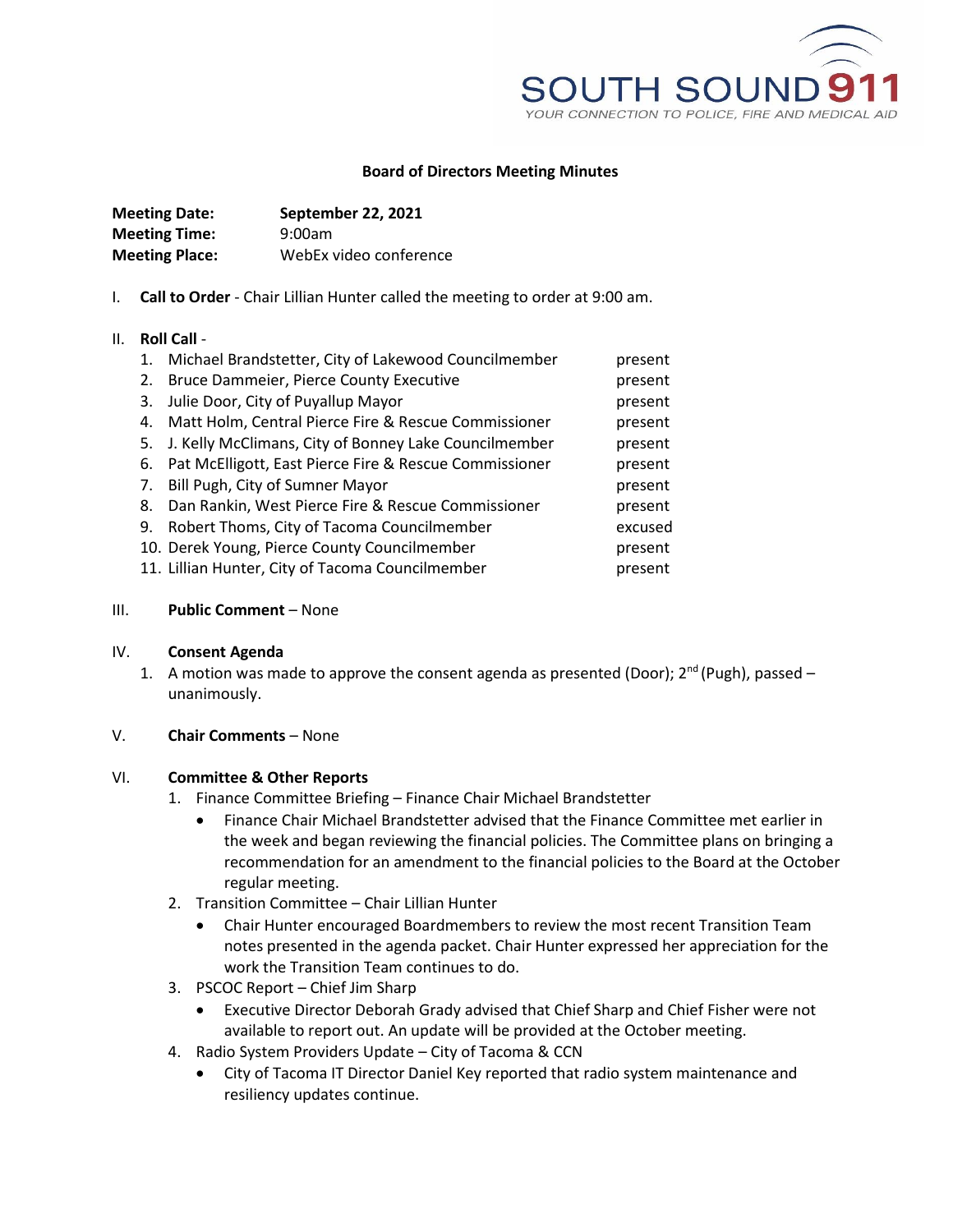

- Standing radio system owner meetings will resume in October. Mr. Key advised that Pierce County is discussing a proposal for the funding arrangement of radio systems. The proposal will be brought to the Board for further discussion in November.
- Vice-Chair Julie Door noted that the City of Puyallup should be included in the radio system owner meetings. Mr. Key confirmed that Puyallup is invited to the meetings.
- Chair Hunter asked for clarification regarding the vetting of the radio system funding proposal. Mr. Key confirmed that the proposal will be discussed at the radio system owner meeting in November. At that time, a presentation regarding device replacement and operational cost analysis would be provided to the broader radio subscriber group.
- Chair Hunter noted that the proposal regarding the funding arrangement of radio systems has yet to be analyzed by the Board and looks forward to those discussions.
- Vice-Chair Door advised that a retreat is scheduled for 2022 to discuss funding, radio replacement and the options available once the radio bonds are paid off. She requested clarification regarding what would be presented by the radio system owners in November. Mr. Key advised that in November, details would be provided regarding business and funding models, use of sales tax, and available funding options.

## VII. **Staff Updates**

- 1. Executive Director Briefing Executive Director Deborah Grady
	- Executive Director Grady followed up on a question that was asked at the previous meeting and confirmed that most 911 centers are not at full staffing capacity. Several comparable agencies are experiencing significant drops in call answer times. The Portland call center, which is comparable to South Sound 911, is down to 30% of calls being answered within 20 seconds.
	- The monthly dashboard will now report on both NENA standards 90% of calls answered within 15 seconds and 95% of calls answered within 20 seconds.
	- Executive Director Grady recognized LE Comm employees who are answering 88% of calls answered within ten seconds – in spite of staffing shortage.
	- Executive Director Grady reviewed the net availability chart to provide a better understanding of the importance of being fully staffed.

Boardmember Derek Young joined the meeting at 9:25am

- A shout out was given to Fire Comm Supervisor Mandy Vincent and Project Manager Bambi Buczkowski for the rollout of Priority Dispatch. Former Deputy Director Jim Duggan will provide an update on Priority Dispatch at the October meeting.
- All Call Takers are getting trained on the new 911 phone system. Fire Comm staff are getting ready to move into the new building next week.
- Beginning next month, Executive Director Grady will include a universal call taking update in her report.
- Upcoming events include:
	- o Ribbon cutting ceremony on October 25 from 11am 1pm.
	- o Employee open house for current employees and their immediate family on October 30.
	- o Study session to review communication cost allocations on October 13 at 9am.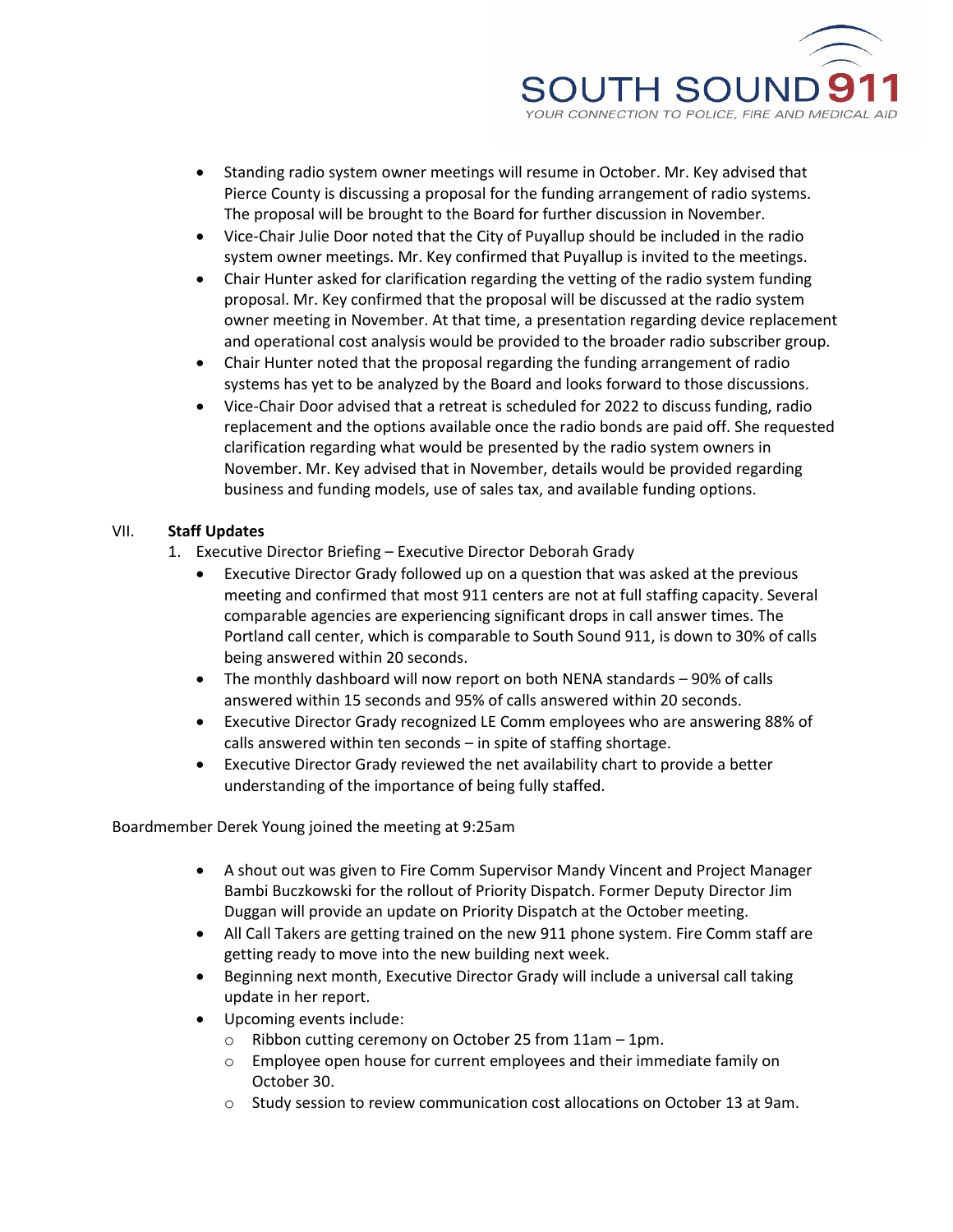

- o Special meeting on December 8 at 9am in lieu of the November and December regular meetings being canceled for the holidays.
- o New Board Member orientation on March 9 from 6pm 7:30pm.
- o Board Member retreat on June 8 from 9am 1pm.
- Boardmember Brandstetter requested additional information on the transition to universal call taking while maintaining current operations. Executive Director Grady advised that a certain number of LE Comm employees will go through the Priority Dispatch training to get call scripting for both fire and medical calls. Once trained, those individuals will be transitioned to universal call taking and accept those calls rather than transfer to the fire dispatchers. The next academy class scheduled in November will be the first class fully trained on the universal call taking platform.
- Boardmember Brandstetter requested information about how the agency will assess the universal call taking pilot as it rolls out and what will be done to ensure calls do not get dropped.
- Executive Director Grady is looking forward to reviewing the radio system owners' proposal and is happy to hear that the Board of Directors will be a part of those discussions.
- Chair Hunter suggested the agency reach out to the administration business assistant program at Bates Technical College as a resource for recruiting.
- 2. PSCC Update Deputy Director Mark Mears
	- Deputy Director Mark Mears advised the contractor is in the process of demobilizing the site. Punch list items continue to be removed daily.
	- Minor electrical work related to lighting and heating continue.
	- Final commissioning of the building is expected next week.
	- Motorola and Solacom preparations continue for the next phase of getting fire dispatchers moved into the building.
	- The generator for the 35<sup>th</sup> Street facility arrived yesterday.
- 3. Support Services Update Deputy Director Scott Hamel
	- Deputy Director Scott Hamel provided an update on the CPL processing and fingerprint wait time. The current wait time is 11 days through our vendor and 76 days through South Sound 911 which is a significant improvement from the 147-day wait earlier this year.
	- Another vendor, Alliance2020, has been added to assist with fingerprint appointments. This vendor can offer an additional 100 appointments each week to further reduce the fingerprint wait time.
	- The department will also be proactively communicating to customers whose applications are pending approval past the 30-day window.
- 4. Bylaws Amendment General Counsel Peter Beckwith
	- General Counsel Peter Beckwith advised that a proposed amendment to the agency bylaws would be presented at the October meeting. The amendment would change the location for the Board of Directors meeting from Lakewood City Hall to South Sound 911.
	- The bylaws require a 30-day notice for an amendment which begins today.
- 5. Agency demographics and diversity efforts Human Resources Director Cynthia Shaffer